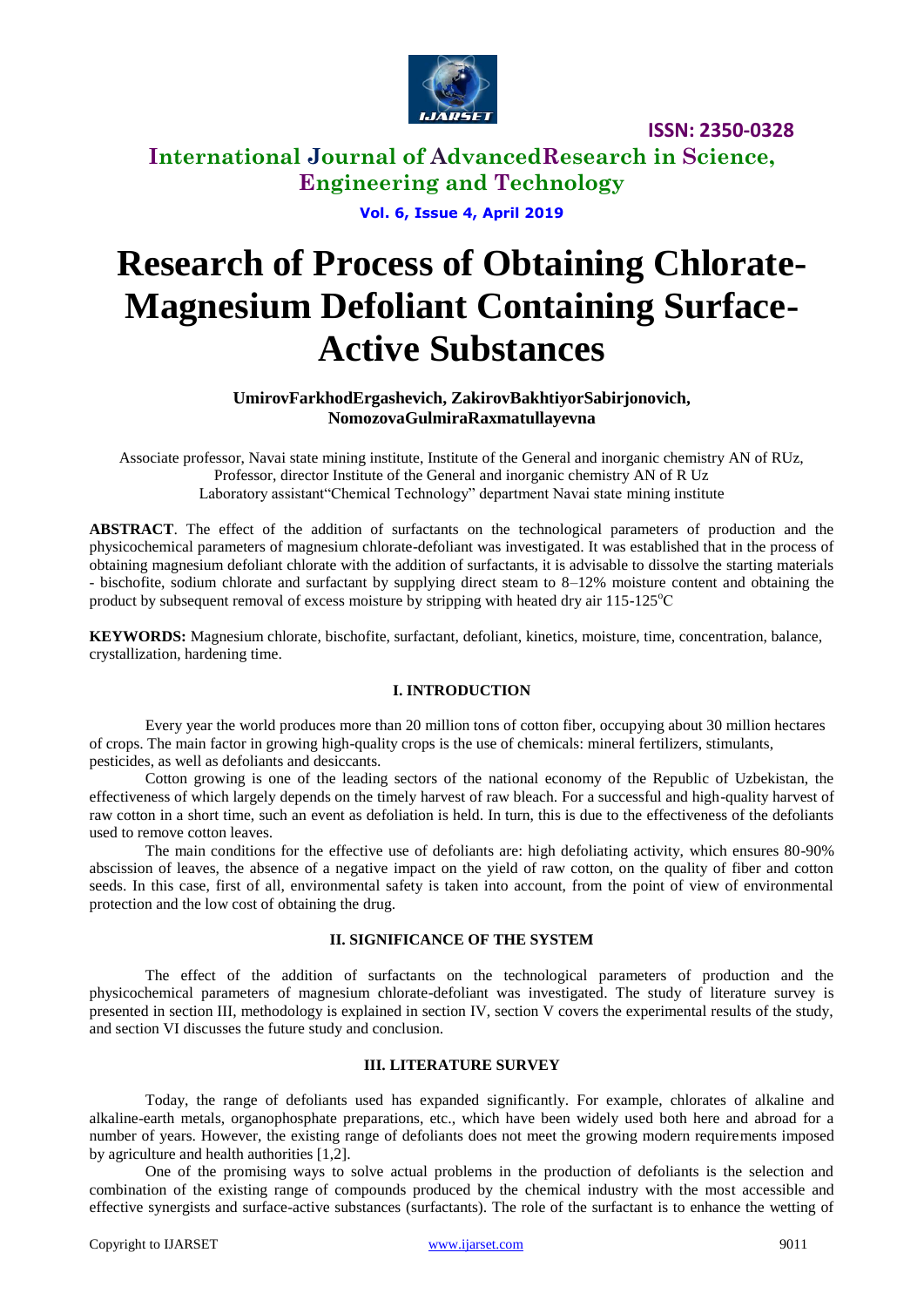

# **International Journal of AdvancedResearch in Science, Engineering and Technology**

### **Vol. 6, Issue 4, April 2019**

the cuticle and facilitate the penetration of the solution through the stomata and cell walls, and increase the effect of defoliants on important physiological systems by easily denaturing it. The Republic of Uzbekistan has sufficient reserves of oil and fat industry wastes, which are soap stock-sodium salt of fatty acids, which can be used as an affordable and cheap surfactant.

Currently, magnesium chlorate is widely used as a defoliant in Uzbekistan's cotton industry. Therefore, it is of interest to obtain and apply them with the addition of surfactants.

#### **IV. METHODOLOGY**

As surfactants, we used the most accessible waste oil from the fat-and-oil industry, and soap stock, which are sodium salts of fatty acids with an average number of  $C_{14}-C_{18}$  carbon atoms in the carbon radical.

Kinetic data on the removal of the chlorate-magnesium defoliant with the addition of surfactants from the melt were obtained on a mounted laboratory unit simulating production technology.

The installation consists of a glycerin thermostat, a heater, a stirrer, a reactor, and a contact thermometer with a thermostat. Thermostat accuracy is  $\pm$  0.5 °C. The experiments were carried out at temperatures of 105, 115, and 125<sup>o</sup>C. Pre-suspended bischofite sodium chlorate was successively dissolved with continuous stirring in the presence of 5, 10, 15% moisture. Surfactants were added to the reactor on the basis of 5, 10, and 15% of the total amount of the reaction mass.

Stripping was carried out with dry air heated at  $105-125^{\circ}$ C, which was supplied with a micro compressor. Sampling from the melt was carried out periodically at regular intervals, and after determining the amount of moisture removed, a graphical dependence was constructed in the coordinates: time is the amount of moisture removed.

### **V. EXPERIMENTAL RESULTS**

It is known that magnesium defoliant chlorate under industrial conditions is produced by melting, respectively; bischofite during the supply of steam, followed by dissolving in them the necessary amount of sodium chlorate, removing excess moisture by stripping with heated air and crystallization of the resulting defoliant melts.

In this regard, we investigated the effect of the addition of surface-active substances on the technological parameters of production and the physicochemical parameters of the magnesium chlorate-defoliant [3,4].

Upon receipt of the magnesium defoliant chlorate with the addition of surfactants, it is important to determine the kinetic parameters of moisture removal in order to establish the optimal conditions for the process of blowing off excess moisture from the defoliant melt.

From fig. it is seen that in experiments with a content of 5-10% moisture, the main part of it (70-80%) is removed during the first 30-60 minutes, and with a 15% moisture content - within 60-80 minutes.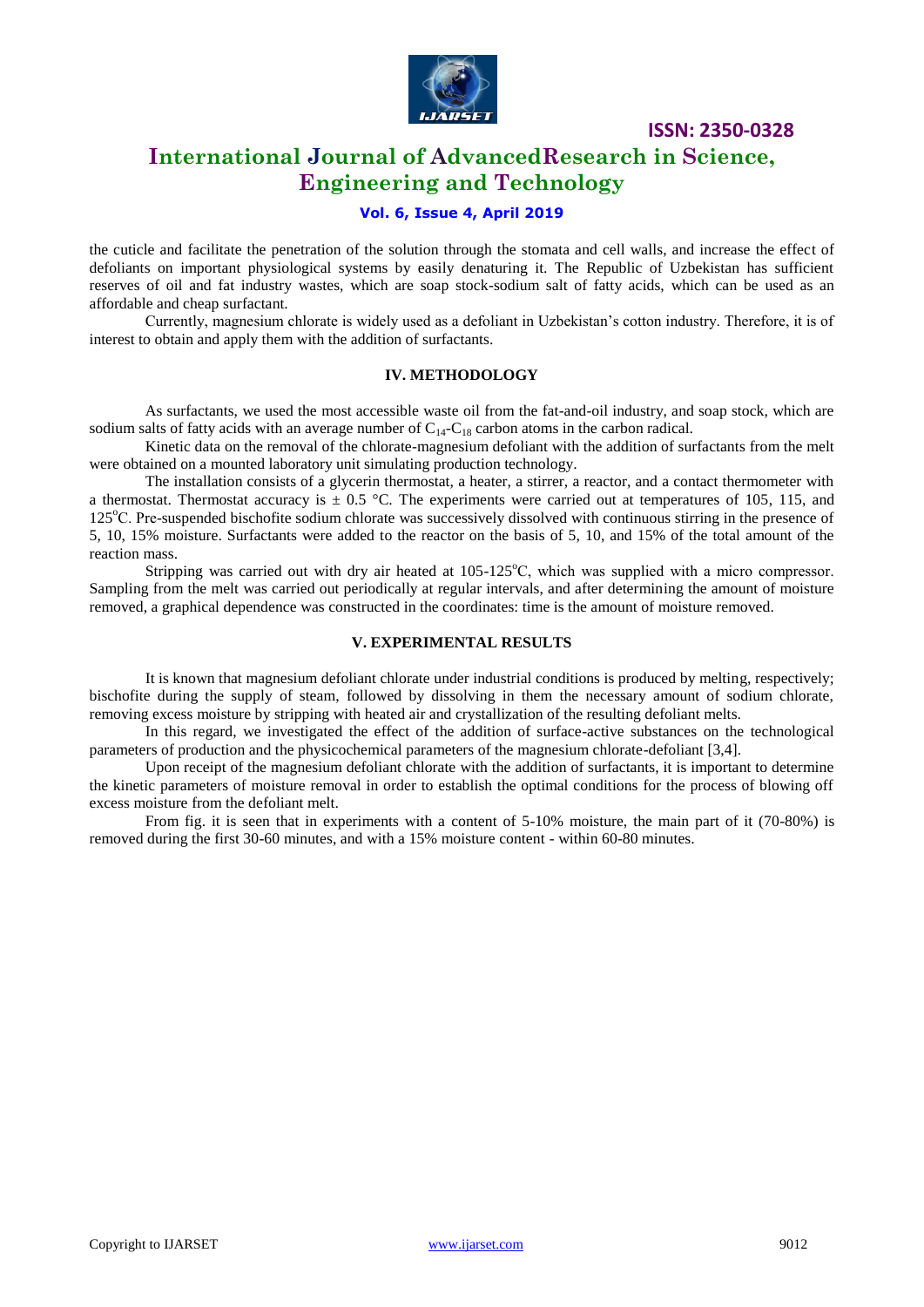

# **International Journal of AdvancedResearch in Science, Engineering and Technology**

**Vol. 6, Issue 4, April 2019**



**Fig. Kinetic curves for the removal of moisture from a bischofite melt with sodium chlorate (I: 2), containing 5% (I), 10% (II) and 15% / III / moisture. The content of surfactant,%wt .: I, 4,7-5; 2,5,8-10,0; 8,6,9-15**

Then the speed of the distillation of moisture decreases, which is explained by a significant increase in the viscosity of the melt as moisture is removed, making it difficult for the water to evaporate from the reaction mixture. In addition, from these curves remove moisture from the melt chlorate-magnesium defoliant also can be concluded that with increasing content of surfactants accelerates the process of blowing moisture, As expected, the temperature increase also significantly accelerates the process of moisture removal.

Full dehydration of the product at 125 °C with 5-15% of initial moisture and 10-15% of surfactant occurs within 40-100 minutes, and with 5% content of surfactant at the same temperature - within 80-120 minutes. At 115 °C, dehydration of the product with 10-15% surfactant is completed within 60-120 minutes, with 5% surfactant -115-135 minutes. The lowest rate of moisture removal is observed at 105 °C. At this temperature, the product with 5% of the initial moisture in the presence of 10-15% surfactant is dehydrated within 90-120 minutes. In the presence of 5% surfactant, the product is not dehydrated for 120 minutes. With an increase in the initial moisture content, the process of dehydration of the product at  $105^{\circ}$ C is still delayed compared with the temperature of 115 and 125  $^{\circ}$ C.

From the results of these studies, it follows that the optimum temperature conditions of the process of stripping excess moisture upon receipt of the magnesium chlorate-defoliant with the addition of surfactants are 115- 125 ° C, during which the main part of moisture is removed in the first 20-55 minutes, which allows to obtain a product with moisture content not more than 2,5%. In order to establish the optimal residual moisture content in the finished product, the crystallization temperature and the duration of defoliant melt solidification were investigated depending on the moisture content. The results of the study are presented in the table.

The results show that the crystallization temperature of the magnesium chlorate-defoliant with an increase in the content of surfactants and moisture gradually decreases and reaches 29,3 °C with a content of 15% surfactant and 5% moisture.

The molten magnesium defoliant chlorate without the addition of surfactant and moisture crystallizes within 22 seconds at  $12-15$  °C. Introduction to the melt of defoliant 5% surfactant increases the duration of solidification of the melt defoliant by 1,5 seconds. Increasing the amount of surfactant additive in the defoliant to 15% delays the process of complete solidification of the melt by 10,3 seconds.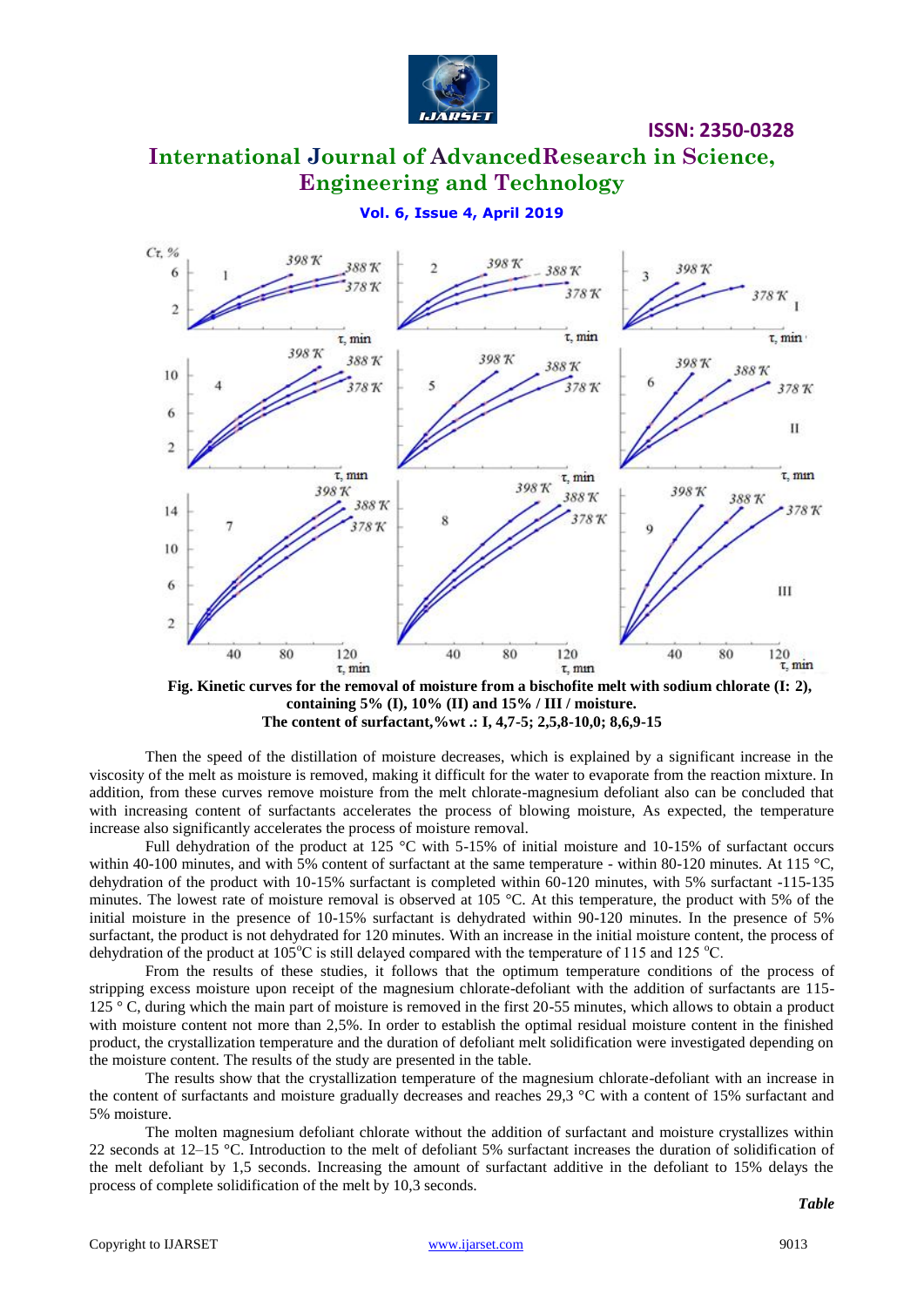

## **International Journal of AdvancedResearch in Science, Engineering and Technology**

### **Vol. 6, Issue 4, April 2019**

### The onset temperature of crystallization and the duration of solidification of magnesium defoliant chlorate, depending on the surfactant content and residual moisture

| $N_2$            | <b>Contents</b><br>PAV, %    | <b>Residual</b><br>moisture,% | <b>Temperature of the</b><br>beginning of<br>crystallization, °C | <b>Defoliant fusion hardening</b><br>time/-12+-15 $\rm{^{\circ}C}$ /, cek |
|------------------|------------------------------|-------------------------------|------------------------------------------------------------------|---------------------------------------------------------------------------|
| 1.               | $\qquad \qquad \blacksquare$ | $\overline{\phantom{0}}$      | 44                                                               | 22,0                                                                      |
| 2.               | $\overline{5}$               | $\overline{a}$                | 55,4                                                             | 23,5                                                                      |
| 3.               | $\overline{5}$               | 1,0                           | 52,3                                                             | 24,3                                                                      |
| $\overline{4}$ . | $\overline{5}$               | 2,0                           | 48,3                                                             | 24,9                                                                      |
| 5.               | $\overline{5}$               | 2,5                           | 43,5                                                             | 25,4                                                                      |
| 6.               | 5                            | 3,0                           | 42,1                                                             | 26,2                                                                      |
| 7.               | 5                            | 4,0                           | 38,5                                                             | 31,7                                                                      |
| 8.               | $\overline{5}$               | 5,0                           | 35,3                                                             | 43,8                                                                      |
| 9.               | $\overline{7}$               | $\blacksquare$                | 48,5                                                             | 25,1                                                                      |
| 10.              | 7                            | 1,0                           | 46,3                                                             | 26,3                                                                      |
| 11.              | $\overline{7}$               | 2,0                           | 42,1                                                             | 27,7                                                                      |
| 12.              | $\overline{7}$               | $\overline{2,5}$              | 40,0                                                             | 28,6                                                                      |
| 13.              | $\overline{7}$               | 3,0                           | 38,4                                                             | 29,1                                                                      |
| 14.              | $\overline{7}$               | 4,0                           | 36,1                                                             | 38,7                                                                      |
| 15.              | $\overline{7}$               | $\overline{5,0}$              | 34,0                                                             | 51,5                                                                      |
| 16.              | 10                           | $\frac{1}{2}$                 | 43,5                                                             | 27,2                                                                      |
| 17.              | 10                           | 1,0                           | 42,1                                                             | 28,1                                                                      |
| 18.              | 10                           | 2,0                           | 40,2                                                             | 29,3                                                                      |
| 19.              | 10                           | 2,5                           | 39,6                                                             | 30,2                                                                      |
| 20.              | 10                           | 3,0                           | $\overline{35,9}$                                                | 32,4                                                                      |
| 21.              | 10                           | 4,0                           | 34,4                                                             | 45,4                                                                      |
| 22.              | 10                           | 5,0                           | 31,5                                                             | 61,7                                                                      |
| 23.              | 15                           | $\frac{1}{2}$                 | 40,2                                                             | 30,3                                                                      |
| 24.              | 15                           | 1,0                           | 36,6                                                             | 32,0                                                                      |
| 25.              | 15                           | 2,0                           | 34,4                                                             | 33,4                                                                      |
| 26.              | 15                           | 2,5                           | $\overline{33,1}$                                                | 34,3                                                                      |
| 27.              | $\overline{15}$              | 3,0                           | 31,5                                                             | 35,8                                                                      |
| 28.              | 15                           | 4,0                           | 31,5                                                             | 49,8                                                                      |
| 29.              | 15                           | 5,0                           | 29,8                                                             | 75,6                                                                      |

The residual moisture content in the amount of  $2,5-3,0\%$  has little effect on the duration of complete solidification of the chlorate-magnesium defoliant melt containing 5-15% surfactant, and the subsequent increase in the moisture content negatively affects the duration of defoliant melt crystallization. In this melt defoliant. At the same time, the defoliant melt with the content of 5-15% surfactant and 4-5% moisture completely hardens within 31,7-75,6 seconds. The process becomes non-technological, as with the adopted mode of operation the drum of the crystallizer does not cope and the product does not have time for the crystallizer does not cope and the product does not have time to crystallize /2.0 rpm at  $-12 + -15$ °C. Therefore, it is impractical for the residual moisture content in the product to exceed 2,5%. The melt of defoliant containing 7-10% surfactant and 2,5% moisture crystallizes within 28,6-30,2 seconds, which is quite consistent with the operating mode of the drum crystallizer under production conditions. In this regard, the optimal amount of surfactant additive and moisture in the magnesium defoliant chlorate is 7-10 and 2,5%, respectively.

### VI. CONCLUSION AND FUTURE WORK

Thus, from the results of research into the process of obtaining magnesium defoliant chlorate with the addition of surfactants, it is advisable to dissolve the starting materials - bischofite, sodium chlorate and surfactants by supplying direct steam to 8-12% moisture content and obtaining the product by subsequent removal of excess moisture